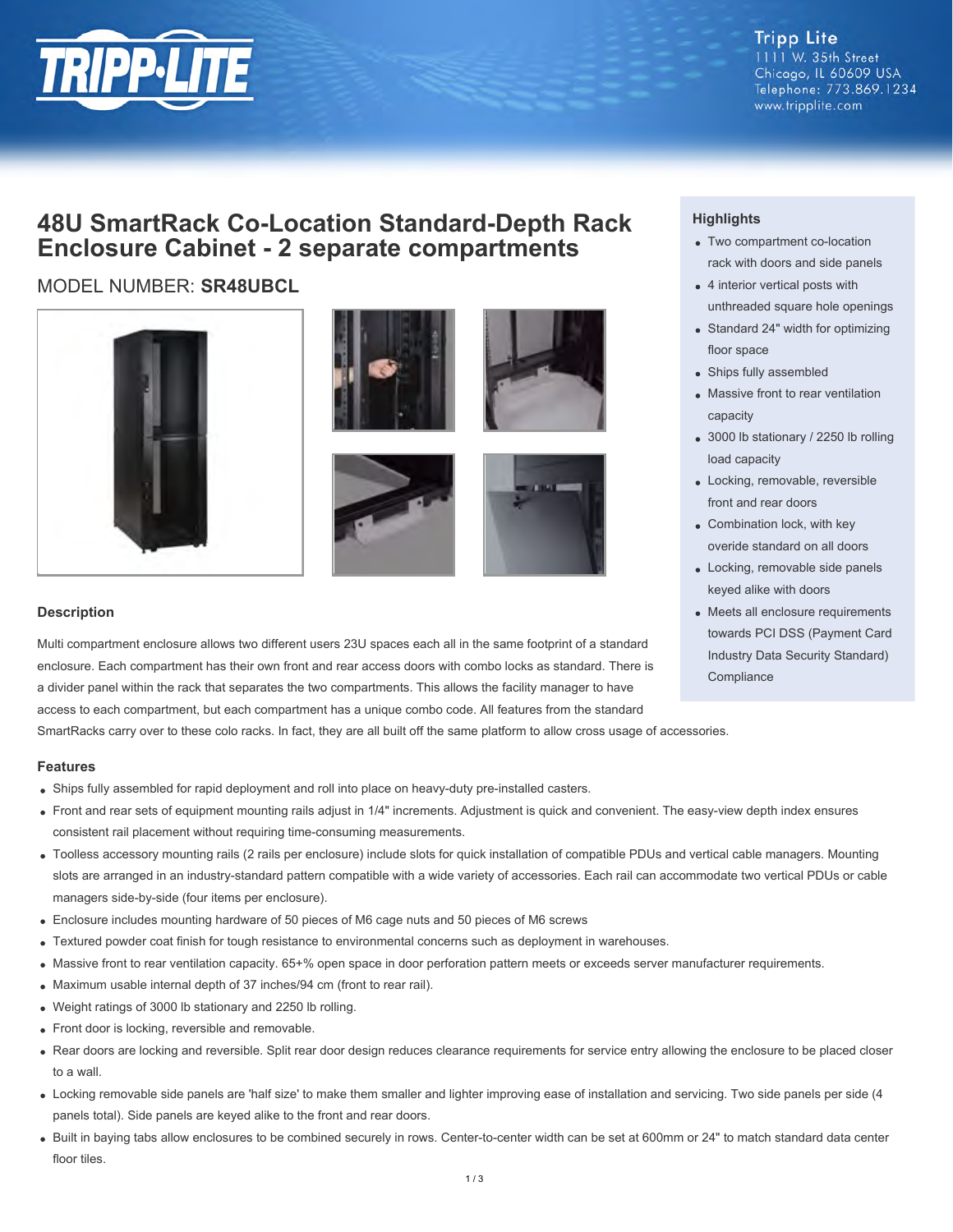

- Casters are pre-installed and support a rolling load capacity of 2250 lbs, allowing the enclosures to be pre-configured and rolled to the final installation location. Casters are removable.
- Leveling feet extend to allow enclosure to be positioned on uneven floors. Levelers are removable.
- Compact design allows the enclosure to roll through standard height commercial doorways.
- Convenient grounding system. All components are grounded to the enclosure frame which includes multiple connections for facility ground. Front and rear doors include quick-release ground wires.
- Open bottom for cable access.
- Top panel has generous cable access holes. Panel can be removed toollessly in seconds without having to disconnect cables first.
- Included stabilizing brackets are used for shipment and can be reattached at the bottom of the enclosure frame on the inside or outside of the rack.
- Meets all enclosure requirements towards PCI DSS (Payment Card Industry Data Security Standard) Compliance
- Compatibility with airflow optimization accessories as well as cable management accessories.

# **Specifications**

| <b>OVERVIEW</b>                                    |                                           |
|----------------------------------------------------|-------------------------------------------|
| Style                                              | Floor Standing                            |
|                                                    |                                           |
| <b>PHYSICAL</b>                                    |                                           |
| Installed Whole System Maximum<br>Rack Depth (in.) | 37                                        |
| Installed Whole System Maximum<br>Rack Depth (cm)  | 94                                        |
| Installed Whole System Minimum<br>Rack Depth (in.) | $\overline{4}$                            |
| Installed Whole System Minimum<br>Rack Depth (cm)  | 10.16                                     |
| Rack Height (U Spaces)                             | 48                                        |
| Shipping Dimensions (hwd / in.)                    | 95 x 27.75 x 47                           |
| Shipping Dimensions (hwd / cm)                     | 241 x 70.5 x 119                          |
| Shipping Weight (lbs.)                             | 332                                       |
| Shipping Weight (kg)                               | 150.9                                     |
| Unit Dimensions (hwd / in.)                        | 89 x 23.63 x 43                           |
| Unit Dimensions (cm)                               | EXTERNAL DIMENSIONS: 226 x 60 x 109 (HWD) |
| Color                                              | <b>Black</b>                              |
| Factory Preset Rack Depth (in.)                    | 27.75                                     |
| Factory Preset Rack Depth (cm)                     | 70.49                                     |
| Hinged (Swings Away from Wall<br>Bracket)          | <b>No</b>                                 |
|                                                    |                                           |